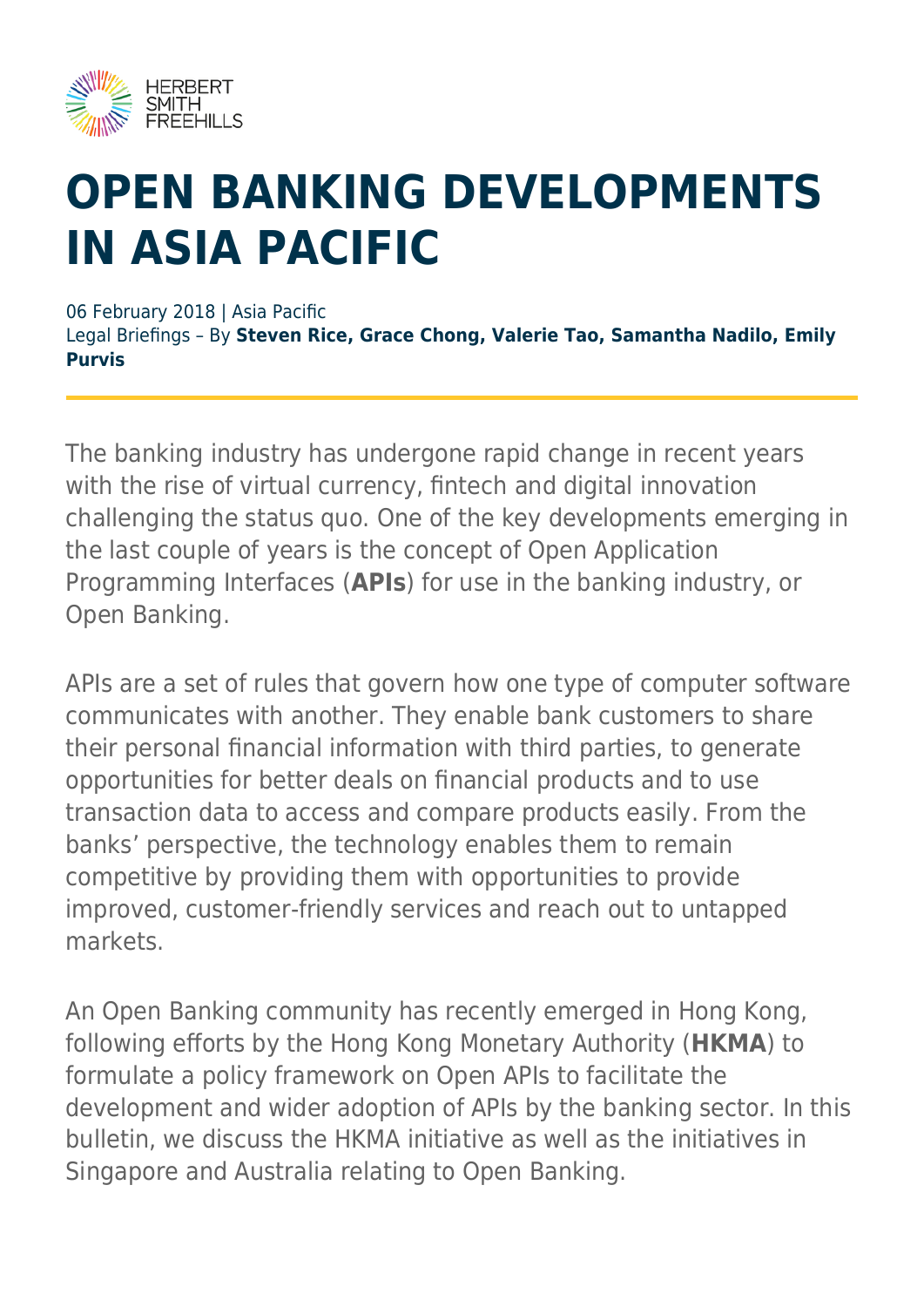#### **1. HONG KONG'S NEW ERA: HKMA ISSUES CONSULTATION PAPER ON OPEN BANKING**

The HKMA announced the launch of a "[New Era of Smart Banking"](http://www.hkma.gov.hk/eng/key-information/press-releases/2017/20170929-3.shtml) in late September 2017. Seven initiatives were announced, including (among others) the promotion of virtual banking, enhancing the Fintech Supervisory Sandbox and adopting Open APIs for the banking industry in Hong Kong.

Following that launch, on 11 January 2018, the HKMA [issued](http://www.hkma.gov.hk/eng/key-information/press-releases/2018/20180111-3.shtml) a [consultation paper](http://www.hkma.gov.hk/media/eng/doc/key-functions/finanical-infrastructure/infrastructure/20180111e1.pdf) setting out its intended approach to Open APIs. The HKMA is seeking feedback on the proposed framework from the banking industry and the information and communications technologies industry by 15 March 2018.

The HKMA has been in discussions with 20 retail banks and three foreign banks since July 2017 to gage their views on formulating an Open API framework. It is intended that the framework be initially applicable to retail banks.

The consultation paper sets out a proposed Open API framework and addresses several key issues, including:

#### 1. Selection of Open API functions and deployment timeframes

Four categories of Open API functions have initially been identified: (a) product and service information, (b) new applications for product/service, (c) account information, and (d) transactions. The HKMA proposes a phased approach to the implementation of Open API functions, starting with the lowest risk category (category (a)) and following the order listed above. A phased approach allows for more focused risk identification and protection of sensitive information.

#### 2. Open API technical standards on architecture, security and data

The HKMA has recommended various sets of industry best-practice architecture and security standards, consistent with those proposed in Japan, Singapore and the United Kingdom. As for data standards, the Open Financial Exchange, a standard advocated in Singapore, is recommended for relevant Open APIs such as those related to account information. It is suggested that banks are free to use data descriptions that suit their business needs, as long as they publish the definitions transparently.

#### 3. The third party service provider (TSP) certification model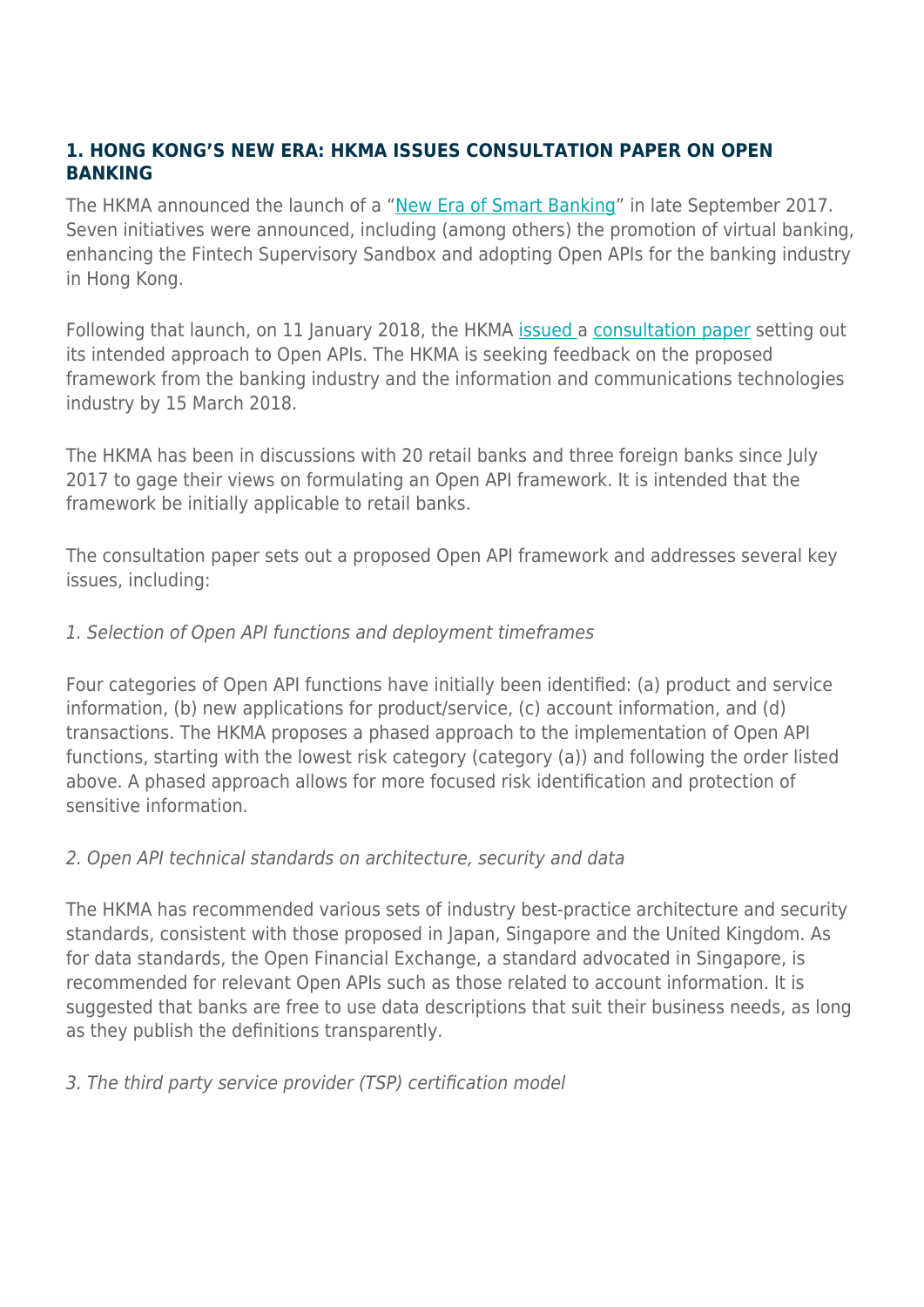TSP certification involves a range of governance activities such as due diligence, onboarding, control, monitoring, data protection, infrastructure resilience and incident handling. The HKMA recommends that initially, a flexible, risk-based bilateral approach be adopted whereby banks carry out their own risk assessment and due diligence on bilateral engagement with TSPs. Once the Open API-TSP market has grown to a sustainable size, resources may be contributed by banks to form a central entity to manage TSP certification.

#### 4. Open API facilitation measures and maintenance

The HKMA recommends a number of measures to ensure that the Open API ecosystem develops in a healthy market and maintains sustainable growth, including the following (among others):

- a central repository / dashboard of all Open APIs from banks be made available, to provide a single point of reference to interested TSPs;
- banks to publish details of their Open API functions, architecture, security and data definitions, and to provide sample codes and sandboxes to assist TSPs;
- once Open APIs are implemented, a body be established to review the architecture, security and data standards on an on-going basis; and
- a working group be set up with initial members drawn from road map banks with indepth knowledge of Open APIs.

The changing banking landscape presents challenges, but also opportunities, for banks in Hong Kong that embrace the "new era". A few other Asia Pacific jurisdictions have explored Open APIs – we highlight the initiatives in Singapore and Australia below.

#### **2. SINGAPORE LEADING THE WAY IN OPEN BANKING REVOLUTION: THE API PLAYBOOK**

Singapore has led the way with the Open Banking digital revolution. As part of building a "Smart Nation", the Monetary Authority of Singapore (MAS) has been encouraging financial institutions to develop and share their APIs openly, so that they can work with other service providers to give customers a richer and more seamless experience.

On 16 November 2016, the Association of Banks in Singapore and MAS [issued t](https://abs.org.sg/docs/library/mediarelease_20161116.pdf)he ["Finance](http://www.mas.gov.sg/~/media/Smart%20Financial%20Centre/API/ABSMASAPIPlaybook.pdf)[as-a-Service: API Playbook](http://www.mas.gov.sg/~/media/Smart%20Financial%20Centre/API/ABSMASAPIPlaybook.pdf)" (PlayBook). The PlayBook serves as a comprehensive quide for financial institutions, fintech players and other interested entities in developing and adopting Open API-based system architecture. The PlayBook was also developed as a reference guide for industry adoption across the wider ASEAN region.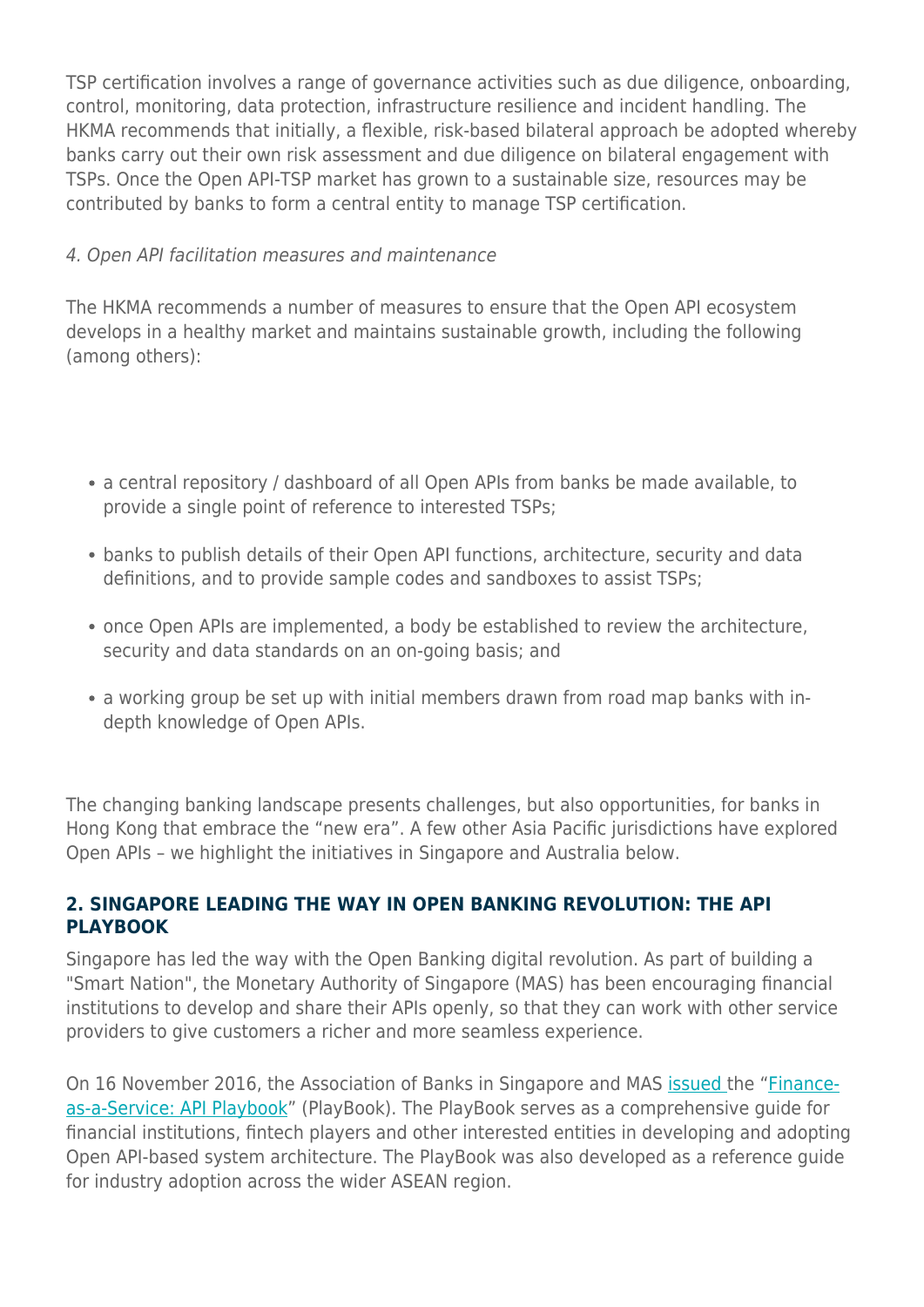The PlayBook addresses several key areas, including:

#### 1. High-level guidelines and best practice for API design and usage

Key stakeholders intending to implement APIs are encouraged to prioritise and select APIs, follow implementation guidelines, identify the relevant data standard and InfoSec standard and implement governance mechanisms.

The PlayBook lists 411 API candidates selected from over 5600 processes across established framework and industry parameters. The 411 API candidates cover banks, insurers, asset management companies and government agencies. These candidates are also categorised by functions, including product, marketing, sales, serving, payments and regulatory.

The adoption of API specified in the PlayBook is voluntary and there is no stipulated timeline. As at 15 November 2017, 270 APIs have been made available by the Singapore financial industry.

#### 2. Standards governing APIs in Singapore

The PlayBook identifies a number of different data standards for API candidates, including eXtensible Business Reporting Language, Open Financial Exchange and ACORD XML.

Securing APIs is of paramount importance due to the sensitive nature of transaction data and technical complexity. High risk transactions involving personal and financial data require stronger information security controls.

#### 3. An API governance framework

The PlayBook establishes an API governance framework, which encompasses both API life cycle governance and API risk governance. Governance ensures consistency and cohesiveness for API interfaces, accelerating development capability.

The MAS also maintains a Financial Industry API Register that aims to track Open APIs available in the Singapore financial industry.

Since the introduction of the PlayBook in 2016, Singapore has embraced and developed API based solutions. In late 2017, the Government Technology of Singapore built an API exchange (APEX) to serve as a centralised data sharing platform. Government agencies across Singapore can utilise APEX to share data securely in real-time through the use of APIs. The use of API technology significantly decreases wait time on dataset requests, as requests and delivery of data are automatic.

In addition, Singapore's DBS Bank launched the world's largest API developer platform in late 2017. The platform allows companies to develop API solutions with a selection of over 150 APIs in over 20 different categories, including fund transfers, rewards and real-time payments<sup>1</sup>.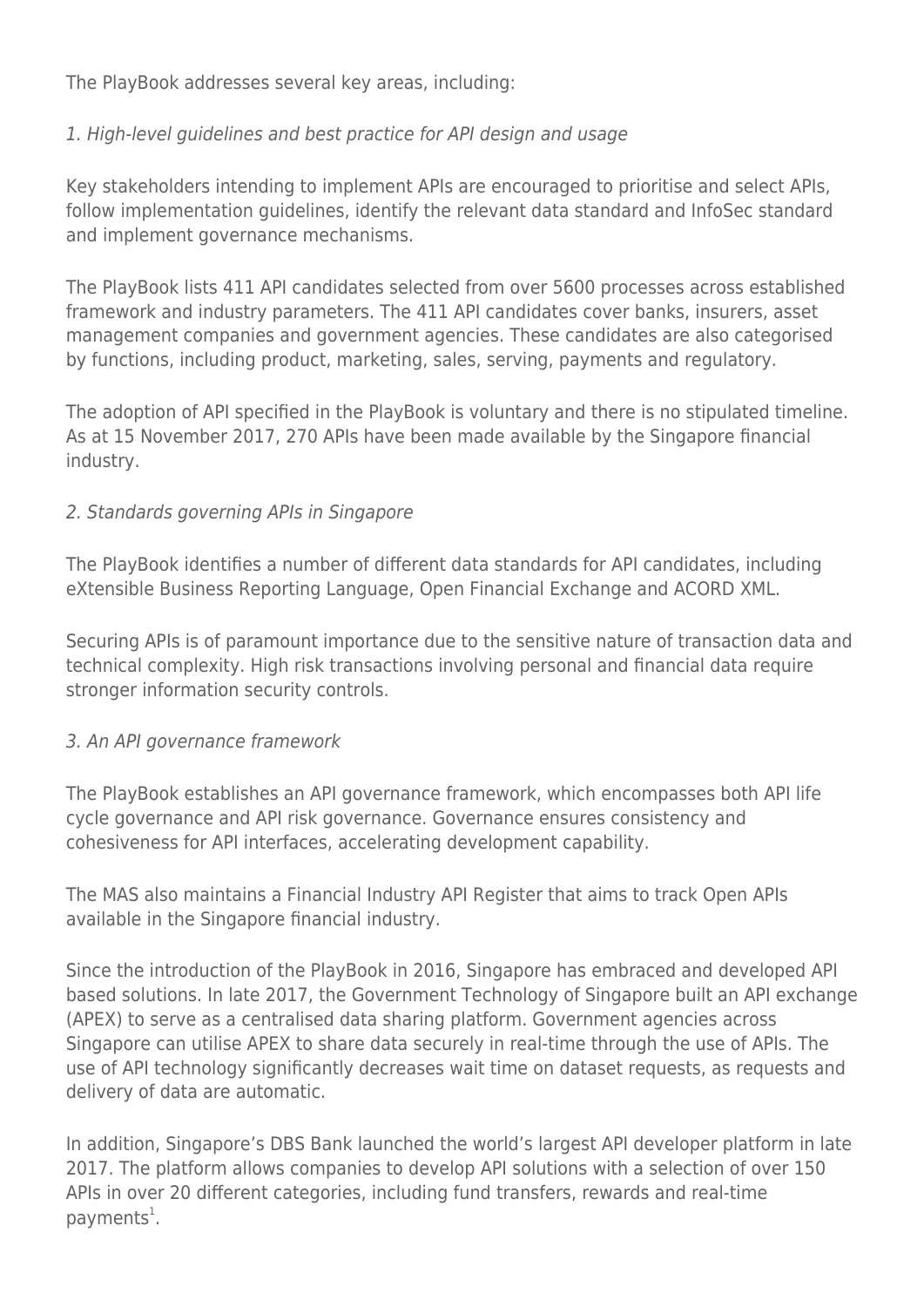While Singapore is undoubtedly leading the way for the future of Open APIs in the banking industry in Asia Pacific, Australia is also taking considerable strides towards the development of an Open Banking regime – one that will permanently transform the way many banking services are provided in Australia.

#### **3. THE DOOR BEGINS TO OPEN TO OPEN BANKING IN AUSTRALIA**

Australia's development of an Open Banking regime commenced with the report of the Financial System Inquiry in 2014. This report recognised that data sharing – from both the public and private sectors – could enhance innovation of business models which rely on data, which could enhance consumer choice and the efficiency of the financial system. This finding was supported by the Harper Review of competition laws in Australia, which recommended that individuals be given better access to their own data, and reviews and inquiries by the Productivity Commission in Australia and by the Australian Parliament. The "Review into open banking in Australia" (**Review**) was commissioned in response to these various reports.

The Review published an [Issues Paper](https://treasury.gov.au/review/review-into-open-banking-in-australia/issues-paper/) in August 2017. The Issues Paper defined open banking primarily as "giving customers greater access to and control over their own banking data", and distinguished it from access to other forms of (non-banking) data. Similar to the earlier reviews discussed above, it saw the potential benefits of open banking in Australia arising in relation to competition, innovation and productivity. The potential costs associated with ensuring that only customers had access to their data were also recognised. Amongst other things, the Issues Paper also examined:

- What data should be shared, and with whom: this recognises that banks hold a number of data sets in relation to their customers. The Issues Paper stated that the Review sought to identify which data set would provide the largest net benefit if it was shared.
- How data should be shared: the Issues Paper contemplated that the Review would examine existing and potential data transfer mechanisms in Australia, including whether there is a need for data transfer standards. This would include an examination of the legal means for the transfer of data, and seek to balance consumer protection with the need to accommodate future technological innovation.
- How data can be kept secure and private: the Issues Paper anticipated the concerns which many consumers would have in respect of open banking by noting that "[t]he security of data and customer privacy will therefore be vital in developing and maintaining customers' trust in the benefits of Open Banking". Apportionment of liability and compensation for data breaches will also be considered.

The Government released the final report of the Review on 9 February, seeking responses to its findings by 23 March. The final report made a number of recommendations, including: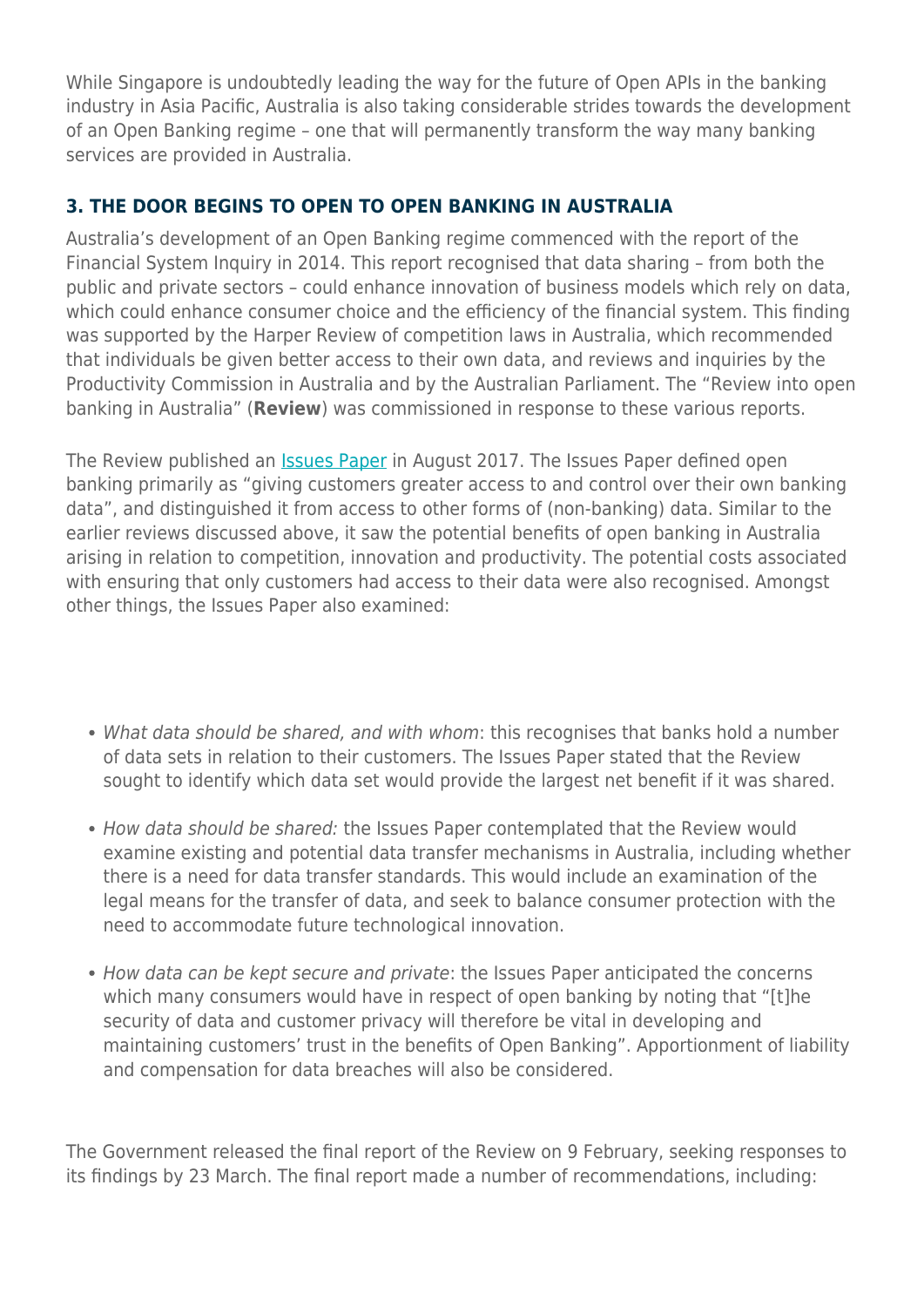- The Competition and Consumer Act 2010 be amended to reflect Open Banking through a "Consumer Data Right". The Australian Competition and Consumer Commission (**ACCC**) should be the primary regulator, supported by other agencies such as the Australian Securities and Investments Commission and the Australian Prudential Regulation Authority.
- Open Banking (and the Consumer Data Right) should be implemented by ACCC-issued rules.
- A data standards body be established to develop standards including in respect of transfer and security. The starting point for the standards will be the UK open banking technical specification.
- Only accredited bodies should be able to receive Open Banking data.
- On the direction of a customer, data holders should be obliged to share (at no charge) all information that has been provided to them by a customer or former customer, including transaction data, but not including "value added" data enhancement by the data holder. The obligation on data holders would apply to all authorised deposit-taking institutions (excluding foreign bank branches).
- Identity verification assessments be shared if anti-money laundering laws are amended to enable this.

The Review considered that it was beyond its scope to address a right to the deletion of information.

The Review recommended a commencement date for Open Banking of 12 months after a Government decision, with the four major Australian banks obliged to comply with a customer direction from that time. Remaining authorised deposit-taking institutions would have an implementation period of 12 months.

#### **4. CONCLUSION**

Challenges and opportunities will develop as the Open Banking community continues to grow throughout 2018. Data privacy, cybersecurity and customer protection must remain a key focus for banks throughout the implementation phase, particularly when allowing TSPs to access bank systems and data. However, the benefits that Open APIs can provide to customers and banks will drive growth and adoption. Open Banking has the potential to revolutionise the way that customers engage with financial services, and will undoubtedly be an interesting space to watch throughout 2018.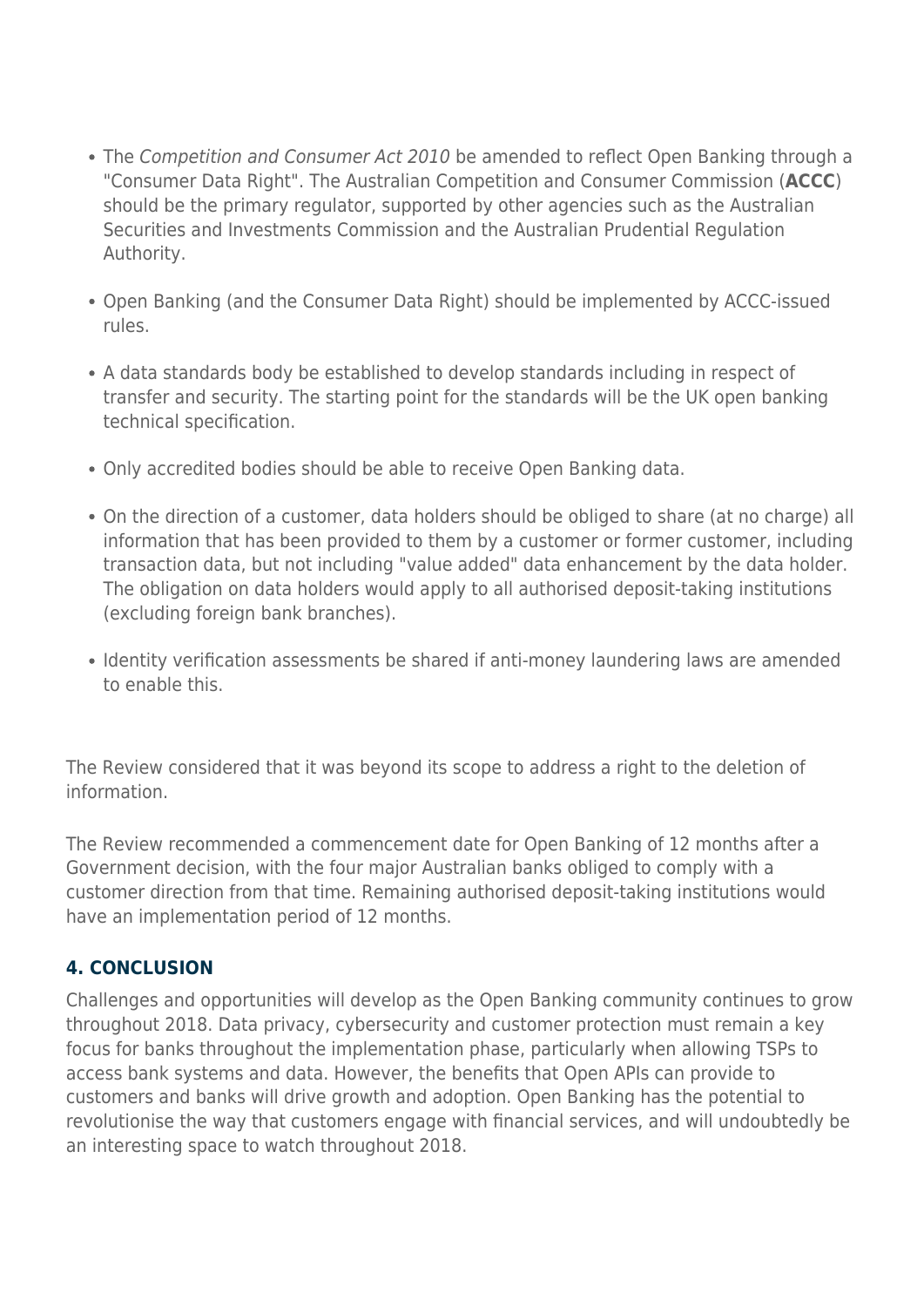This article was updated on 12 February 2018

<sup>1</sup> According to a **[DBS news release of 2 November 2017](https://www.dbs.com/newsroom/Reimagining_banking_DBS_launches_worlds_largest_banking_API_developer_platform)** and the **DBS developers website** as at the date of writing.